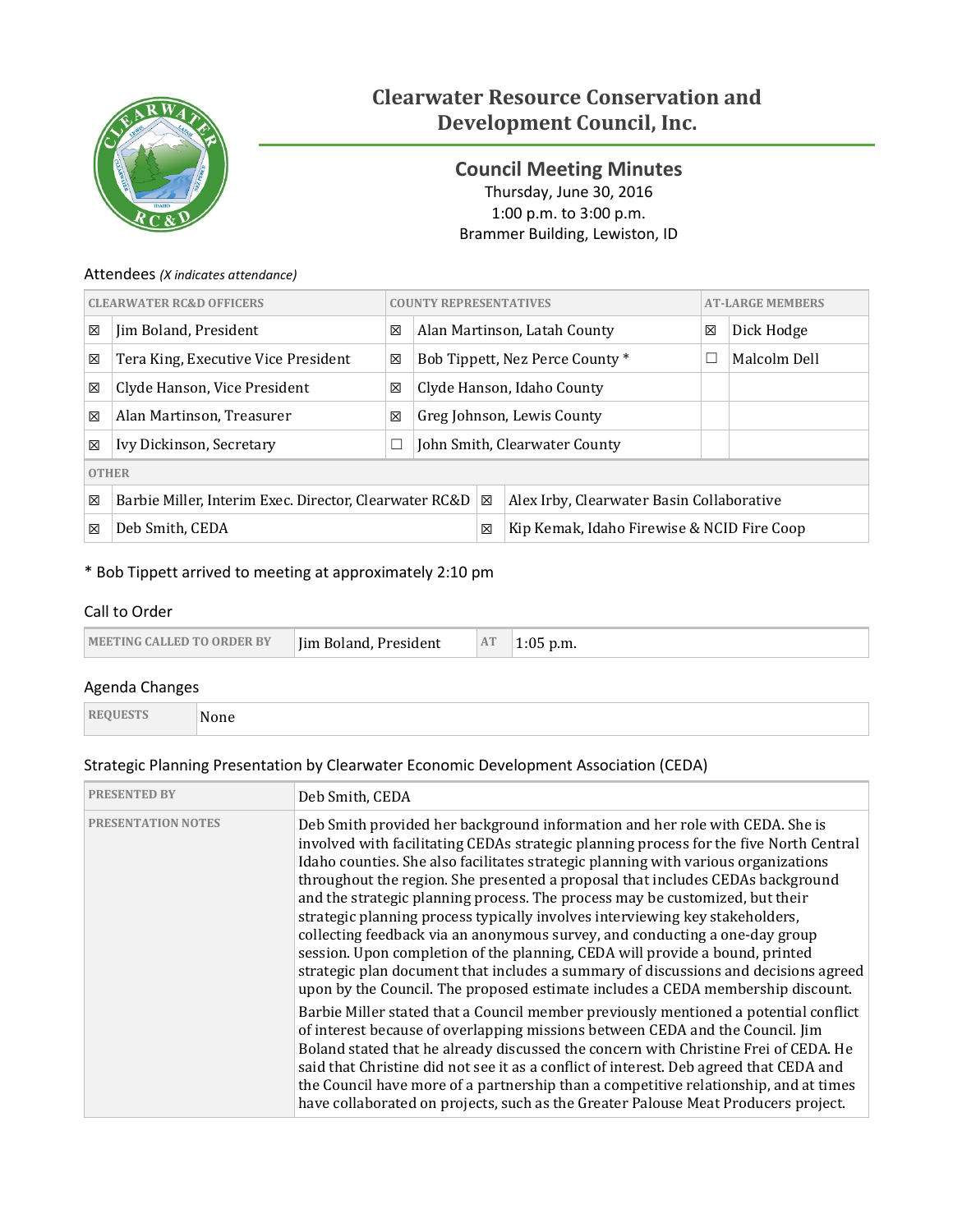#### Approval of May 26, 2016 Meeting Minutes

| <b>MINUTES WERE EMAILED ON</b> | May 24, 2016 |                    |            |               |      |              |
|--------------------------------|--------------|--------------------|------------|---------------|------|--------------|
| <b>CHANGES</b>                 | None         |                    |            |               |      |              |
| <b>MOTION TO APPROVE BY</b>    | Clyde Hanson | <b>SECONDED BY</b> | Dick Hodge | <b>PASSED</b> | ⊠Yes | $\square$ No |

#### Treasurer's Report

| <b>PRESENTED BY</b>         | Alan Martinson                   |              |                    |                                                                                                                                                                                                                                                                                                                                                                                                                                                                                                               |               |                 |              |
|-----------------------------|----------------------------------|--------------|--------------------|---------------------------------------------------------------------------------------------------------------------------------------------------------------------------------------------------------------------------------------------------------------------------------------------------------------------------------------------------------------------------------------------------------------------------------------------------------------------------------------------------------------|---------------|-----------------|--------------|
| <b>DISCUSSION</b>           | or two.<br>approximately \$120k. |              |                    | Alan Martinson presented the Treasurer's Report and the Transaction Report by Class, as of<br>June 29, 2016. Alan described the details of the Report, including any discrepancies and negative<br>balances, and stated that Barbie Miller will be submitting reimbursement requests in the next day<br>An additional \$25k was transferred to the operating reserve fund, as voted on at the last meeting.<br>Alan stated the goal is to have 1 year worth of operating funds in the account, which would be |               |                 |              |
| <b>MOTION TO APPROVE BY</b> |                                  | Greg Johnson | <b>SECONDED BY</b> | Ivy Dickinson                                                                                                                                                                                                                                                                                                                                                                                                                                                                                                 | <b>PASSED</b> | $\boxtimes$ Yes | $\square$ No |

#### Executive Director's Report

| <b>PRESENTED BY</b>                                                                                                                                                                                                                                                                                                                                                                                                                                                                                                                                                                                                                                                                                                                                            | <b>Barbie Miller</b>                                                                                                      |                        |  |  |  |  |  |
|----------------------------------------------------------------------------------------------------------------------------------------------------------------------------------------------------------------------------------------------------------------------------------------------------------------------------------------------------------------------------------------------------------------------------------------------------------------------------------------------------------------------------------------------------------------------------------------------------------------------------------------------------------------------------------------------------------------------------------------------------------------|---------------------------------------------------------------------------------------------------------------------------|------------------------|--|--|--|--|--|
|                                                                                                                                                                                                                                                                                                                                                                                                                                                                                                                                                                                                                                                                                                                                                                | <b>EXECUTIVE COMMITTEE VOTES BY EMAIL</b>                                                                                 |                        |  |  |  |  |  |
|                                                                                                                                                                                                                                                                                                                                                                                                                                                                                                                                                                                                                                                                                                                                                                | Approval for Modification #2 for the CBC Aquatic Habitat Assessment and Fish Surveys<br>contract with Stillwater Sciences | Approved June 10, 2016 |  |  |  |  |  |
|                                                                                                                                                                                                                                                                                                                                                                                                                                                                                                                                                                                                                                                                                                                                                                | <b>ACTIVITIES, ACCOMPLISHMENTS, &amp; UPDATES</b>                                                                         |                        |  |  |  |  |  |
|                                                                                                                                                                                                                                                                                                                                                                                                                                                                                                                                                                                                                                                                                                                                                                | Received thank you letter from one of the teachers that participated in Sustainable Forestry Tour.                        |                        |  |  |  |  |  |
|                                                                                                                                                                                                                                                                                                                                                                                                                                                                                                                                                                                                                                                                                                                                                                | Barbie sent out FY 2017 sponsorship information letters in early May. She will send the invoices in October.              |                        |  |  |  |  |  |
|                                                                                                                                                                                                                                                                                                                                                                                                                                                                                                                                                                                                                                                                                                                                                                | Due to workload, Barbie has not yet been able to move forward with hiring a temporary office assistant.                   |                        |  |  |  |  |  |
|                                                                                                                                                                                                                                                                                                                                                                                                                                                                                                                                                                                                                                                                                                                                                                | Barbie reported that the new payroll process is functioning smoothly.                                                     |                        |  |  |  |  |  |
| Barbie shared that Zach Swearingen reported that the WHRI veg tech is going smoothly. John Cook completed<br>protocol training with the techs and completed one survey in the process. The last three weeks (June 6th – June<br>24th) have taken the crew to Craig Mountain, Dworshak, White Bird, North fork of the Clearwater, and the South fork<br>of the Clearwater. They completed 4 clusters during this timeframe. They have worked out several kinks, and Zach<br>expects that the crew will now complete multiple clusters per week. In total there have been 5 clusters (16 Macro<br>Plots) completed as of June 24, 2016.<br>Alex Irby stated that it is exciting to have the work completed in the front country. The back country work will take |                                                                                                                           |                        |  |  |  |  |  |
|                                                                                                                                                                                                                                                                                                                                                                                                                                                                                                                                                                                                                                                                                                                                                                | longer to complete. Alex and Kelli have been working with Zach to determine and manage an overtime budget.                |                        |  |  |  |  |  |

Alex also said that Idaho Department of Fish & Game (IDFG) has committed \$50k in funding for transect sample analysis for this project. The funds must be spent by April 17, 2017. Barbie said that the email she received said that IDFG would prefer to have the lab bill them directly. Alex stated that the CBC wants to be able to monitor the funding, so they may request to have the funds processed through the Council.

Alex thanked the Council for continued support of this program and said this project will earn all of us the respect of the nation upon completion.

Barbie reported that there were personnel issues within the first couple weeks of the CBC Youth Conservation Corp (CBYCC) program. One crew member was no longer showing up for work, so she was let go. Another crew member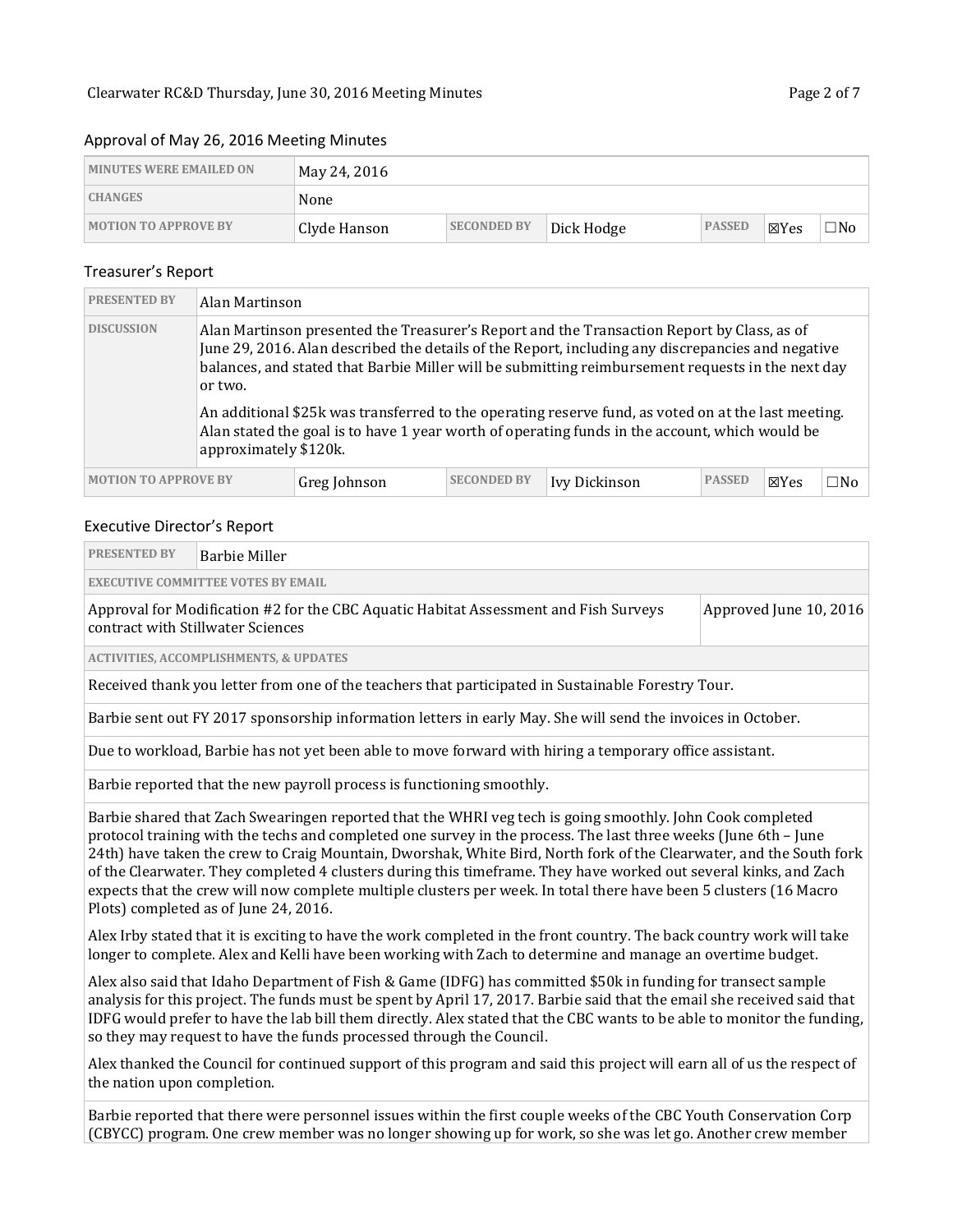resigned for personal reasons. One of the positions was refilled with an alternate, who was only able to complete one day of work before he had to be absent due to a death in his family. He will be able to return to his position when he is ready to. At this time, they have not been able to refill the other position.

Barbie reported that the Grangeville crew leader was injured on the job. A Worker's Compensation claim was filed, and he has been undergoing medical treatment for the injury, which will require surgery. The crew leader only missed one day of work due to the injury and is able to continue working with restrictions.

The National Park Service was very pleased with the two days of work that the CBYCC crew did for them, and they are setting aside funds for CBYCC crew work for the next five years. Tera King reported that some of the agencies the CBYCC partners with are discovering it is more productive and cost effective to hire the CYBCC crews than utilize their own staff.

Alex Irby strongly encouraged the Council members to attend the CBYCC end-of-season BBQ in August.

#### **EVENTS & MEETINGS**

Attended Clearwater Basin Collaborative Working Group meeting on June 22, 2016.

Barbie has a meeting scheduled with Susan Smith with Beehive Insurance to discussion wording of minimum insurance requirements in our contracts. Clarification is needed for the wording in regards to naming the Council as additionally insured on General Liability policies. The current wording can be interpreted to include naming the Council as additionally insured on Errors and Omissions policies, too. Susan said that it is not necessary to have the Council named as additionally insured on Errors and Omissions policies.

| <b>DISCUSSION</b> | In Boland stated that Bob Tippett had expressed concern over the email voting process. Jim         |
|-------------------|----------------------------------------------------------------------------------------------------|
|                   | reviewed the process with the attorney for the City of Moscow. The attorney reviewed the Council's |
|                   | By Laws and stated that the Council is on solid ground with the email voting process.              |

#### New Business

*Clearwater Basin Collaborative (CBC) WHRI Veg Tech Hiring Recommendation*

| <b>PRESENTED BY</b>         | <b>Barbie Miller</b>                                                                                                                                                                                                                                                                                                                                                        |           |                    |                           |               |                 |              |  |
|-----------------------------|-----------------------------------------------------------------------------------------------------------------------------------------------------------------------------------------------------------------------------------------------------------------------------------------------------------------------------------------------------------------------------|-----------|--------------------|---------------------------|---------------|-----------------|--------------|--|
| <b>DISCUSSION</b>           | Zach Swearingen tentatively offered the veg tech position to Mary Lane Poe, pending approval from<br>the Council. Mary Lane is an on-call biologist in the Las Vegas, NV area, but is currently in her down<br>time. Zach stated that she is highly qualified for the position and has a passion for botany. He would<br>like for Mary Lane to start work on July 18, 2016. |           |                    |                           |               |                 |              |  |
| <b>CONCLUSIONS</b>          | Motion to hire Mary Lane Poe as a WHRI veg tech crew member at \$12.50 per hour with a start date<br>of July 18, 2016 and ending September 30, 2016.                                                                                                                                                                                                                        |           |                    |                           |               |                 |              |  |
| <b>MOTION TO APPROVE BY</b> |                                                                                                                                                                                                                                                                                                                                                                             | Tera King | <b>SECONDED BY</b> | Clyde Hanson              | <b>PASSED</b> | $\boxtimes$ Yes | $\square$ No |  |
| <b>ACTION ITEMS</b>         |                                                                                                                                                                                                                                                                                                                                                                             |           |                    | <b>PERSON RESPONSIBLE</b> |               | <b>DEADLINE</b> |              |  |
|                             | <b>Barbie Miller</b><br>Present Mary Lane Poe with offer letter.                                                                                                                                                                                                                                                                                                            |           |                    |                           |               |                 |              |  |

#### *CBYCC Crew Member Hiring Recommendation*

| <b>PRESENTED BY</b> | Barbie Miller                                                                                                                                                                                                                                                                                                                                                                                                                                                               |
|---------------------|-----------------------------------------------------------------------------------------------------------------------------------------------------------------------------------------------------------------------------------------------------------------------------------------------------------------------------------------------------------------------------------------------------------------------------------------------------------------------------|
| <b>DISCUSSION</b>   | Barbie requested approval to refill crew member positions as needed. The Orofino crew is short a<br>crew member and has had several illnesses, so we need to be able refill the position as soon as<br>possible. The Pierce crew is also short a crew member, and one of the Kooskia crews is temporarily<br>down a crew member. Greg Johnson stated that the Council is voting based on the CBYCC's<br>recommendation, and their vote should not delay the hiring process. |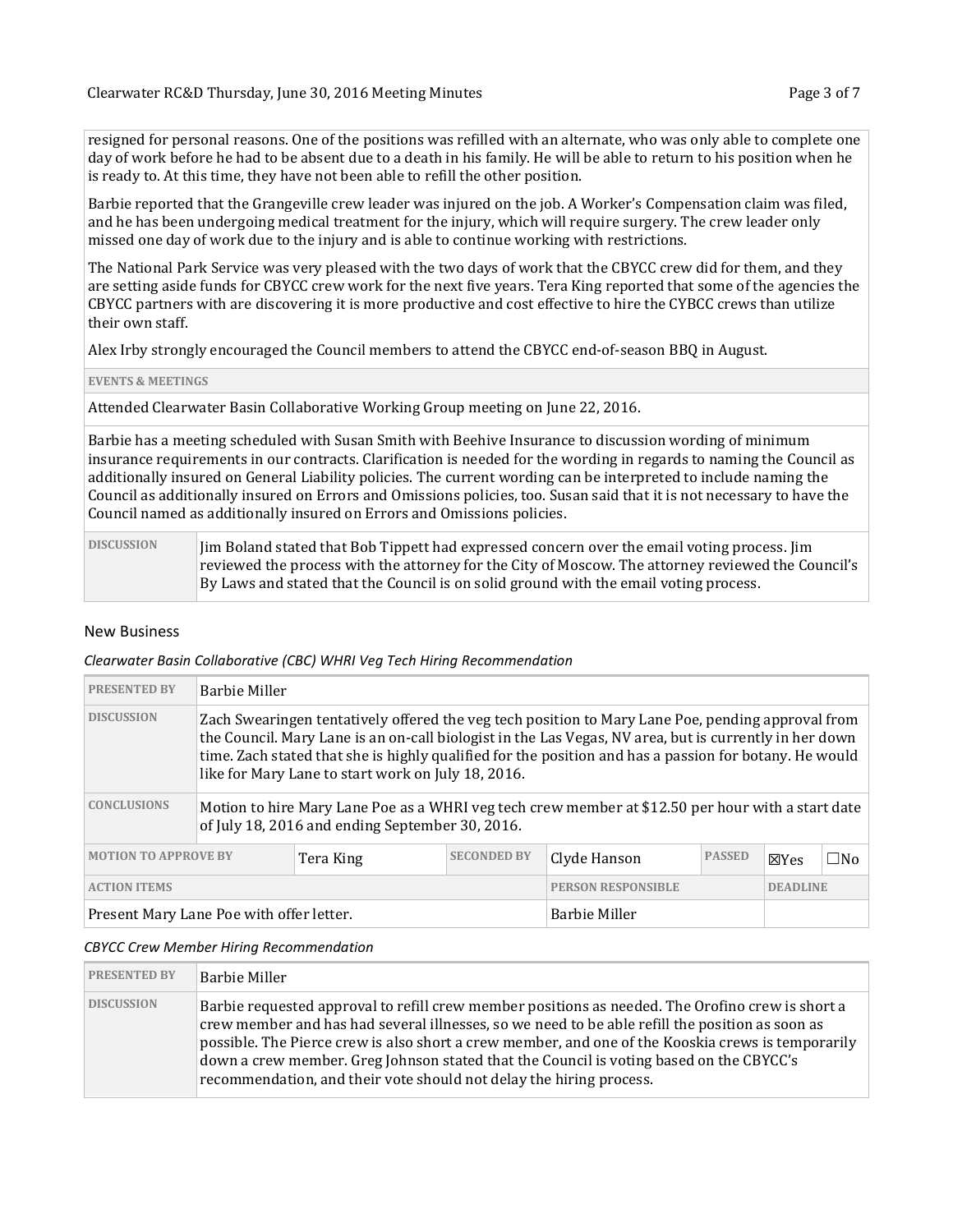# Clearwater RC&D [Thursday, June 30, 2016](#page-0-0) Meeting Minutes **Page 4 of 7** Page 4 of 7

| <b>CONCLUSIONS</b>          |                                    |                    | Motion to approve immediately hiring qualified CBYCC crew member candidates. |               |                 |     |
|-----------------------------|------------------------------------|--------------------|------------------------------------------------------------------------------|---------------|-----------------|-----|
|                             | Tera King abstained from the vote. |                    |                                                                              |               |                 |     |
| <b>MOTION TO APPROVE BY</b> | Greg Johnson                       | <b>SECONDED BY</b> | Alan Martinson                                                               | <b>PASSED</b> | $\boxtimes$ Yes | □No |

## *Sixth Grade Forestry Tour Sponsorship Request*

| <b>PRESENTED BY</b>         | Barbie Miller                                                            |               |                    |                                                                                                                                                                                |               |                 |     |
|-----------------------------|--------------------------------------------------------------------------|---------------|--------------------|--------------------------------------------------------------------------------------------------------------------------------------------------------------------------------|---------------|-----------------|-----|
| <b>DISCUSSION</b>           |                                                                          |               |                    | The Sixth Grade Forestry Tour requested sponsorship but did not specify an amount. Alan<br>Martinson said that the Council has budgeted funds for these types of sponsorships. |               |                 |     |
| <b>CONCLUSIONS</b>          | Motion to provide a \$200 sponsorship for the Sixth Grade Forestry Tour. |               |                    |                                                                                                                                                                                |               |                 |     |
| <b>MOTION TO APPROVE BY</b> |                                                                          | Ivy Dickinson | <b>SECONDED BY</b> | Clyde Hanson                                                                                                                                                                   | <b>PASSED</b> | $\boxtimes$ Yes | ∃No |

# *North Central Idaho Fire Prevention Cooperative request for Community Assistance funding*

| <b>PRESENTED BY</b>                                                                              | <b>Barbie Miller</b>                                                                                                                                                                                                                                                                                                                                                                                                                                                                                |                      |                           |                 |                 |  |  |  |
|--------------------------------------------------------------------------------------------------|-----------------------------------------------------------------------------------------------------------------------------------------------------------------------------------------------------------------------------------------------------------------------------------------------------------------------------------------------------------------------------------------------------------------------------------------------------------------------------------------------------|----------------------|---------------------------|-----------------|-----------------|--|--|--|
| <b>DISCUSSION</b>                                                                                | The North Central Idaho Fire Prevention Cooperative requested \$5k sponsorship from the BLM Fire<br>Mitigation Coordinator project. Since the project does not have a project manager, Barbie requested<br>approval from Kristen Sanders of the BLM, and is now requesting final approval from the Council.<br>Kip Kemak stated that the funds will assist with printing educational materials, such as the Living<br>with Fire brochure that was recently distributed in all the local newspapers. |                      |                           |                 |                 |  |  |  |
| <b>CONCLUSIONS</b>                                                                               | Motion to provide \$5,000 sponsorship from the Fire Mitigation Coordinator project to the North<br>Central Idaho Fire Prevention Cooperative.                                                                                                                                                                                                                                                                                                                                                       |                      |                           |                 |                 |  |  |  |
| <b>MOTION TO APPROVE BY</b><br><b>SECONDED BY</b><br>Tera King                                   |                                                                                                                                                                                                                                                                                                                                                                                                                                                                                                     | Clyde Hanson         | <b>PASSED</b>             | $\boxtimes$ Yes | $\square$ No    |  |  |  |
| <b>ACTION ITEMS</b>                                                                              |                                                                                                                                                                                                                                                                                                                                                                                                                                                                                                     |                      | <b>PERSON RESPONSIBLE</b> |                 | <b>DEADLINE</b> |  |  |  |
| Transfer funds from Fire Mitigation Coordinator project to NCID<br>Fire Prevention Coop project. |                                                                                                                                                                                                                                                                                                                                                                                                                                                                                                     | <b>Barbie Miller</b> |                           |                 |                 |  |  |  |

## *Idaho Firewise Proposal for Administrative Rate Change*

| <b>PRESENTED BY</b> | Kip Kemak, Chairman for Idaho Firewise (IDFW)                                                                                                                                                                                                                                                                                                                                                                                                                                                                                                                                                                                                                                                                                                                                                                                                                                                                                       |
|---------------------|-------------------------------------------------------------------------------------------------------------------------------------------------------------------------------------------------------------------------------------------------------------------------------------------------------------------------------------------------------------------------------------------------------------------------------------------------------------------------------------------------------------------------------------------------------------------------------------------------------------------------------------------------------------------------------------------------------------------------------------------------------------------------------------------------------------------------------------------------------------------------------------------------------------------------------------|
| <b>DISCUSSION</b>   | Ivy Dickinson submitted to the Council a proposal to compensate Idaho Firewise for a portion of the<br>admin fees for some of the media campaigns that Idaho Firewise has administered. Kip Kemak<br>provided background in regards to how IDFW has grown over the life of the project. Yvonne<br>Barkley, IDFW treasurer, provided a letter of support for the proposal via email. IDFW is not asking<br>for the Council to reevaluate the admin fee across the board for their project, just for their media<br>campaigns in excess of \$20,000. IDFW provides most of the administrative responsibilities, such as<br>RFPs, vendor selection, website development, etc., associated with implementing the campaigns.<br>IDFW will provide documentation of the agreement with the vendor selected to implement their<br>media campaign. IDFW asks that 50% of the 10% admin fee be transferred to the IDFW general cash<br>fund. |
|                     | Tera King asked Ivy if, from her understanding of Federal indirect rate requirements, if this sort of<br>rebate would cause an audit concern. Ivy stated that it would not.                                                                                                                                                                                                                                                                                                                                                                                                                                                                                                                                                                                                                                                                                                                                                         |
|                     | Jim Boland stated that we should continue to evaluate these types of projects so that the admin fees<br>are equitable to the Council and the project. Tera King agreed and added that, going forward, these<br>situations should be addressed up front. She also added that the admin fees that the Council<br>assesses factor in audit fees, insurance, etc., which can't be assigned to an hourly rate. However,                                                                                                                                                                                                                                                                                                                                                                                                                                                                                                                  |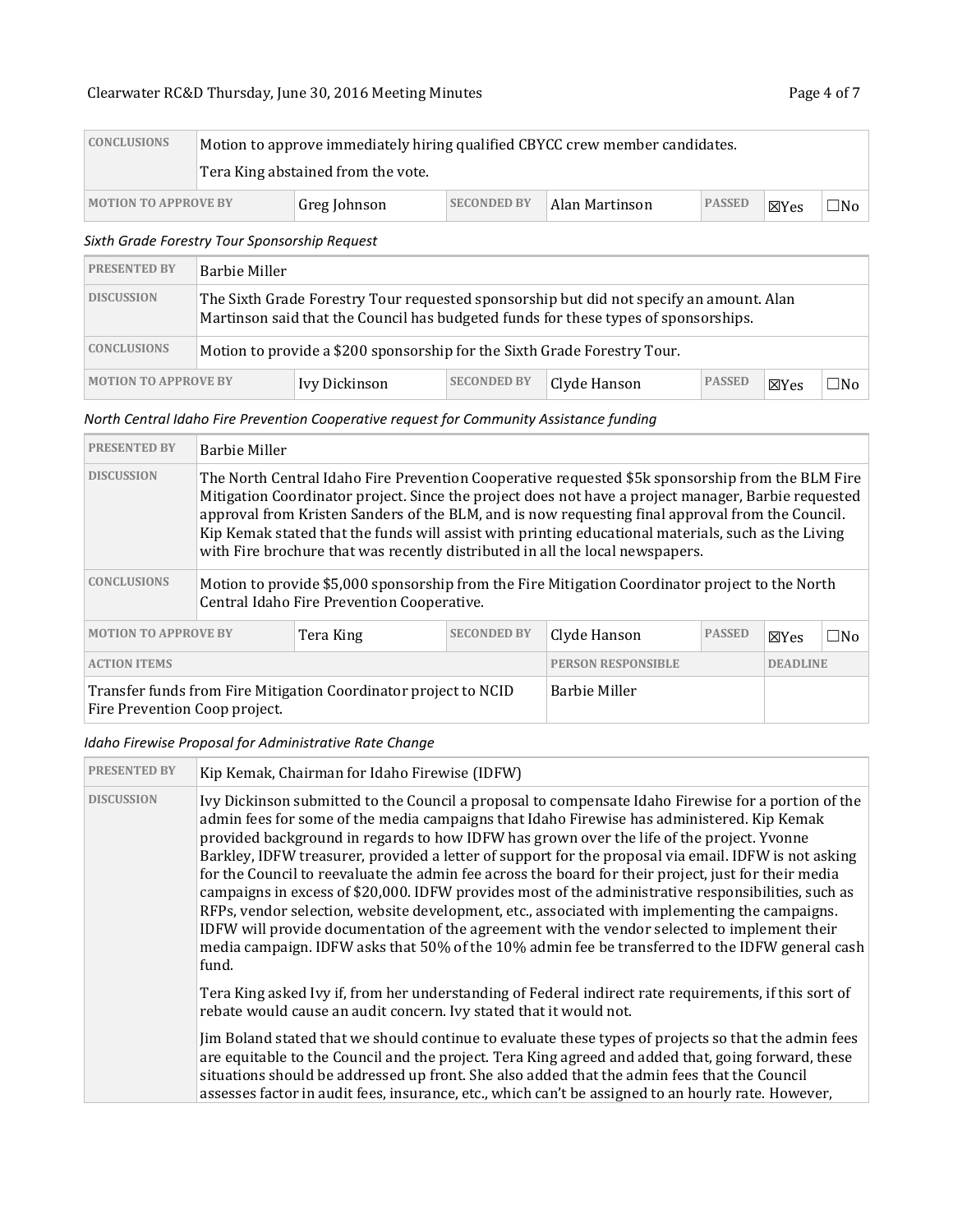|                                                                                                    | when the project assumes the workload that would normally be part of the agreement with the<br>Council, it makes sense to compensate the project for a portion of the admin fees. |                                                                                           |                           |                 |               |                 |           |  |
|----------------------------------------------------------------------------------------------------|-----------------------------------------------------------------------------------------------------------------------------------------------------------------------------------|-------------------------------------------------------------------------------------------|---------------------------|-----------------|---------------|-----------------|-----------|--|
| <b>CONCLUSIONS</b>                                                                                 |                                                                                                                                                                                   | Motion to approve IDFW admin rate change proposal for media campaigns in excess of \$20k. |                           |                 |               |                 |           |  |
| <b>SECONDED BY</b><br><b>MOTION TO APPROVE BY</b><br>Clyde Hanson                                  |                                                                                                                                                                                   |                                                                                           |                           | Dick Hodge      | <b>PASSED</b> | $\boxtimes$ Yes | $\Box$ No |  |
| <b>ACTION ITEMS</b>                                                                                |                                                                                                                                                                                   |                                                                                           | <b>PERSON RESPONSIBLE</b> | <b>DEADLINE</b> |               |                 |           |  |
| Discuss with Josh Tyree at Harris & Co. the best way to show the<br>admin fee refund on the books. |                                                                                                                                                                                   |                                                                                           | Barbie Miller             |                 |               |                 |           |  |

#### *CBC RAC USFS Agreement Modification #2 for \$60,000*

| <b>PRESENTED BY</b>         | Tera King                                                                                                                                                                                                                                            |               |                    |                |               |              |              |  |  |
|-----------------------------|------------------------------------------------------------------------------------------------------------------------------------------------------------------------------------------------------------------------------------------------------|---------------|--------------------|----------------|---------------|--------------|--------------|--|--|
| <b>DISCUSSION</b>           | The Resource Advisory Committee (RAC) agreement funded by the US Forest Service provides<br>funding to the CBC for administrative purposes, travel, and seed money for startup programs. The<br>USFS approved adding \$60k to the current agreement. |               |                    |                |               |              |              |  |  |
| <b>CONCLUSIONS</b>          | Motion to accept the modification to the RAC agreement to add \$60k in funds. Tera King abstained<br>from the vote.                                                                                                                                  |               |                    |                |               |              |              |  |  |
| <b>MOTION TO APPROVE BY</b> |                                                                                                                                                                                                                                                      | Ivy Dickinson | <b>SECONDED BY</b> | Alan Martinson | <b>PASSED</b> | $\nabla$ Yes | $\square$ No |  |  |

## *New CBC CFLRP USFS Cost Share Agreement for \$219,802*

| <b>PRESENTED BY</b>                                               | Tera King                                                                                                           |                           |  |                                                                                                                                                                                                                                                                                                                                                                                                                                                                                                                                                                                                                                                                                                                                                                                                                                                                                                                                                                                                                                                                                               |               |                 |              |  |
|-------------------------------------------------------------------|---------------------------------------------------------------------------------------------------------------------|---------------------------|--|-----------------------------------------------------------------------------------------------------------------------------------------------------------------------------------------------------------------------------------------------------------------------------------------------------------------------------------------------------------------------------------------------------------------------------------------------------------------------------------------------------------------------------------------------------------------------------------------------------------------------------------------------------------------------------------------------------------------------------------------------------------------------------------------------------------------------------------------------------------------------------------------------------------------------------------------------------------------------------------------------------------------------------------------------------------------------------------------------|---------------|-----------------|--------------|--|
| <b>DISCUSSION</b>                                                 | partner agencies, etc.                                                                                              |                           |  | This new 5-year USFS Collaborative Forest Landscape Restoration Program (CFLRP) agreement is<br>to replace the current agreement that ends August 15, 2016. The CFLRP agreement provides<br>funding for Tera's position at Northwest Management, Inc. for the work she performs for the CBC<br>and for monitoring projects, such as the work performed by ERG, Stillwater Sciences, and the CBYCC<br>program. The terms of the new cost-share agreement are the same as the existing agreement. The<br>initial amount of funding provided by the USFS will be \$219, 802. The USFS may add additional<br>funding annually over the 5-year agreement. The CFLRP program is funded at the national level<br>through FY2019, so this agreement extends 1 year beyond the CFLRP program.<br>Bob Tippett asked where matching funds included on the financial plan come from. Tera explained<br>that the match comes from various sources, such as match requirements included in contracts, CBC<br>volunteer time, partners that are paid by others to attend CBC meetings, equipment provided by |               |                 |              |  |
| <b>CONCLUSIONS</b>                                                | Motion to accept the new CFLRP agreement with the USFS in the amount of \$219,802. Tera<br>abstained from the vote. |                           |  |                                                                                                                                                                                                                                                                                                                                                                                                                                                                                                                                                                                                                                                                                                                                                                                                                                                                                                                                                                                                                                                                                               |               |                 |              |  |
| <b>MOTION TO APPROVE BY</b><br><b>SECONDED BY</b><br>Clyde Hanson |                                                                                                                     |                           |  | Dick Hodge                                                                                                                                                                                                                                                                                                                                                                                                                                                                                                                                                                                                                                                                                                                                                                                                                                                                                                                                                                                                                                                                                    | <b>PASSED</b> | $\boxtimes$ Yes | $\square$ No |  |
| <b>ACTION ITEMS</b>                                               |                                                                                                                     | <b>PERSON RESPONSIBLE</b> |  | <b>DEADLINE</b>                                                                                                                                                                                                                                                                                                                                                                                                                                                                                                                                                                                                                                                                                                                                                                                                                                                                                                                                                                                                                                                                               |               |                 |              |  |
| Acquire final signatures on agreement                             |                                                                                                                     | <b>Barbie Miller</b>      |  |                                                                                                                                                                                                                                                                                                                                                                                                                                                                                                                                                                                                                                                                                                                                                                                                                                                                                                                                                                                                                                                                                               |               |                 |              |  |

## *Ecosystem Research Group Contract Modification #8 for Ecosystem Services Assessment for \$45,338*

| <b>PRESENTED BY</b> | Tera King                                                                                                                                                                                                                                                                                                                                                                                                                                                                                                                                                                                                                       |
|---------------------|---------------------------------------------------------------------------------------------------------------------------------------------------------------------------------------------------------------------------------------------------------------------------------------------------------------------------------------------------------------------------------------------------------------------------------------------------------------------------------------------------------------------------------------------------------------------------------------------------------------------------------|
| <b>DISCUSSION</b>   | Tera provided background information in regards to the Monitoring Advisory Committee that meets<br>semi-annually to strategically plan for the CFLRP monitoring projects. Through their discussions,<br>they identified a need to place a monetary value on things such as recreation, water quality, and air<br>quality, so they can more readily be considered in decision making processes. Recreation is what<br>draws many people to the Clearwater Basin, and the USFS is defunding recreation at a rate of 80%.<br>The contract modification with ERG will focus first on recreation and then on water quality, but will |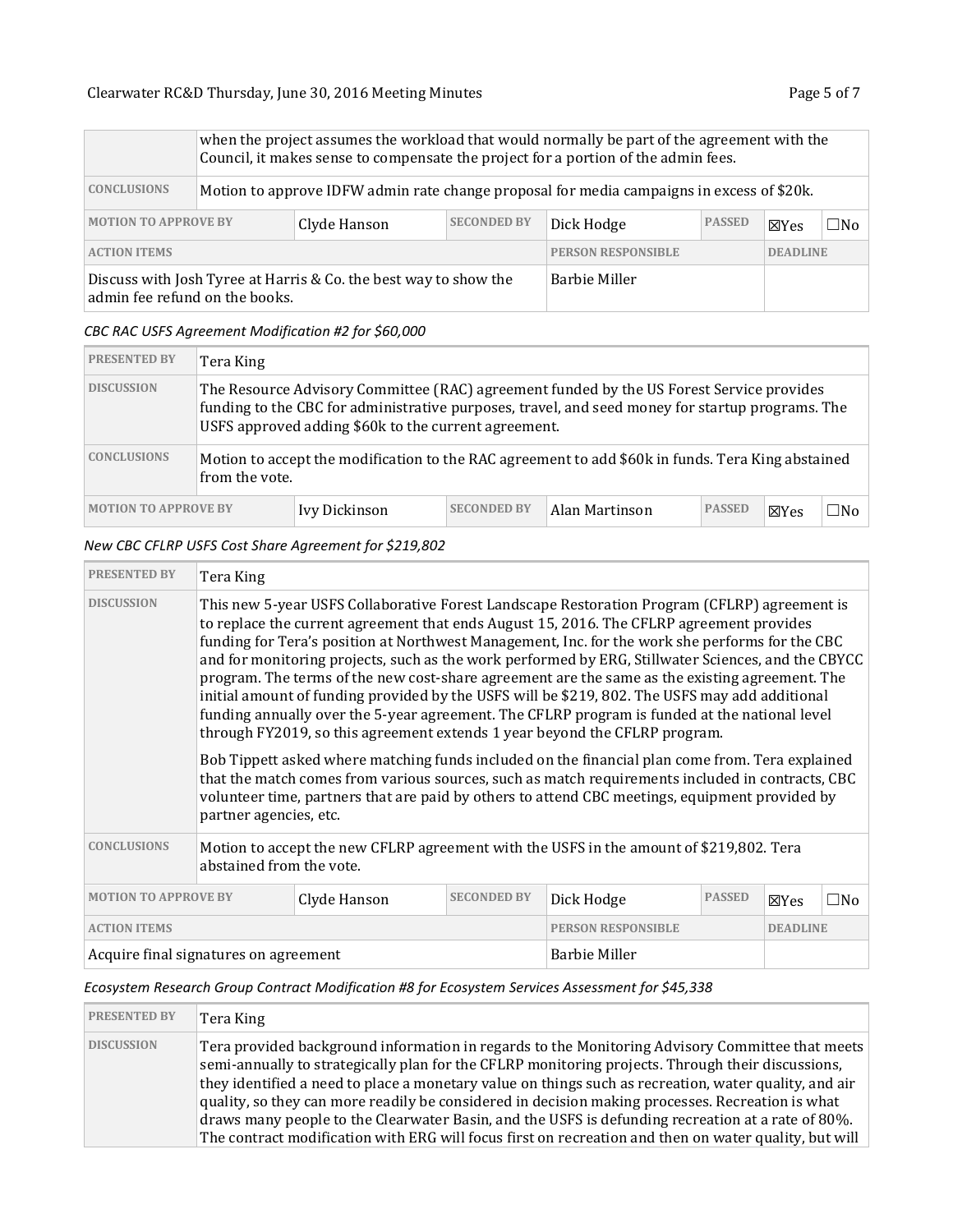|                                                                     | also provide an assessment of what else can be reviewed through a similar process. If ERG can<br>deliver a really good product, it will probably be scrutinized pretty heavily at the Regional and<br>National US Forest Service offices. |  |                                              |            |               |                 |              |  |
|---------------------------------------------------------------------|-------------------------------------------------------------------------------------------------------------------------------------------------------------------------------------------------------------------------------------------|--|----------------------------------------------|------------|---------------|-----------------|--------------|--|
|                                                                     | Bob Tippett noted that the mileage rate was incorrectly noted as \$0.80 per mile on the contract<br>modification's budget. The current Federal rate is \$0.54 per mile.                                                                   |  |                                              |            |               |                 |              |  |
| <b>CONCLUSIONS</b>                                                  | Motion to approve Ecosystem Research Group Contract Modification #8 pending clarification of the<br>mileage budget. Tera abstained from the vote.                                                                                         |  |                                              |            |               |                 |              |  |
| <b>SECONDED BY</b><br><b>MOTION TO APPROVE BY</b><br>Alan Martinson |                                                                                                                                                                                                                                           |  |                                              | Dick Hodge | <b>PASSED</b> | $\boxtimes$ Yes | $\square$ No |  |
| <b>ACTION ITEMS</b>                                                 |                                                                                                                                                                                                                                           |  | <b>PERSON RESPONSIBLE</b><br><b>DEADLINE</b> |            |               |                 |              |  |
| Obtain clarification from ERG for the mileage budget.               |                                                                                                                                                                                                                                           |  | Tera King                                    |            |               |                 |              |  |

## *Ecosystem Research Group Contract Mod #9 KISS Q4 Proposal for \$24,464*

| <b>PRESENTED BY</b>                         | Tera King                                                                                                                                                                                                                                                                                                                                                                                                                                                                                                                                                                                                                                                                                                                                                                                                                                                                                                                                                                                                                                                                                                                           |                    |                           |                             |                 |              |  |
|---------------------------------------------|-------------------------------------------------------------------------------------------------------------------------------------------------------------------------------------------------------------------------------------------------------------------------------------------------------------------------------------------------------------------------------------------------------------------------------------------------------------------------------------------------------------------------------------------------------------------------------------------------------------------------------------------------------------------------------------------------------------------------------------------------------------------------------------------------------------------------------------------------------------------------------------------------------------------------------------------------------------------------------------------------------------------------------------------------------------------------------------------------------------------------------------|--------------------|---------------------------|-----------------------------|-----------------|--------------|--|
| <b>DISCUSSION</b>                           | Following the 2015 fire season, the CBC monitoring advisory committee met and discussed post-fire<br>effects on the CFLRP region. They came up with a list of questions that they would like answered.<br>They sent out an RFP for KISS answers to the questions and received 4 proposals. ERG submitted a<br>proposal to answer the question "What is the recovery of vegetation in those areas that were<br>salvaged versus those that were not?" ERG will compare the Lolo NF areas that burned in the 2011<br>and 2015 fires and were not salvaged with areas of similar topography that were salvaged. They<br>will look at seedling and natural regeneration response, browse, snags, and current fuel loading.<br>Fuel loading is of particular concern because areas that reburned in 2015 burned so hot that the soil<br>was "nuked." This contract modification is for the completion of this work, which is to be completed<br>by August 5, 2016. ERG will present their findings to the monitoring advisory committee. The USFS<br>may then use the findings as third-party science, and use it in their NEPA analyses. |                    |                           |                             |                 |              |  |
| <b>CONCLUSIONS</b>                          | Motion to approve Ecosystem Research Group Contract Modification #9 KISS Q4 proposal for<br>\$24,464. Tera King abstained from the vote.                                                                                                                                                                                                                                                                                                                                                                                                                                                                                                                                                                                                                                                                                                                                                                                                                                                                                                                                                                                            |                    |                           |                             |                 |              |  |
| <b>MOTION TO APPROVE BY</b><br>Greg Johnson |                                                                                                                                                                                                                                                                                                                                                                                                                                                                                                                                                                                                                                                                                                                                                                                                                                                                                                                                                                                                                                                                                                                                     | <b>SECONDED BY</b> | <b>Bob Tippett</b>        | <b>PASSED</b>               | $\boxtimes$ Yes | $\square$ No |  |
| <b>ACTION ITEMS</b>                         |                                                                                                                                                                                                                                                                                                                                                                                                                                                                                                                                                                                                                                                                                                                                                                                                                                                                                                                                                                                                                                                                                                                                     |                    | <b>PERSON RESPONSIBLE</b> |                             | <b>DEADLINE</b> |              |  |
|                                             | Acquire signatures on contract modification.                                                                                                                                                                                                                                                                                                                                                                                                                                                                                                                                                                                                                                                                                                                                                                                                                                                                                                                                                                                                                                                                                        |                    |                           | Tera King and Barbie Miller |                 |              |  |

## Old Business

## *Strategic Planning Discussion*

| <b>PRESENTED BY</b> | Jim Boland                                                                                                                                                                                                                                                                                                                                                                                                                                                                                                                                                                                                                                                                                                                                                                                                                             |
|---------------------|----------------------------------------------------------------------------------------------------------------------------------------------------------------------------------------------------------------------------------------------------------------------------------------------------------------------------------------------------------------------------------------------------------------------------------------------------------------------------------------------------------------------------------------------------------------------------------------------------------------------------------------------------------------------------------------------------------------------------------------------------------------------------------------------------------------------------------------|
| <b>DISCUSSION</b>   | Jim stated that he does not feel like we are in a place yet to vote on either of the strategic planning<br>proposals we have received. He thinks they are more in depth that what the Council needs at this<br>point, and perhaps it would be better to pick and choose the services needed based on the<br>challenges the Council has already identified and prioritized.                                                                                                                                                                                                                                                                                                                                                                                                                                                             |
|                     | Barbie Miller stated that she sees value in a formal strategic plan, but she agrees that the Council<br>has already identified their challenges. She suggests that the challenges identified become meeting<br>topics at upcoming meetings. She also suggests that rather than utilize Robin Ohlgren for strategic<br>planning services, we should draw on her skills to target the marketing and outreach challenges the<br>Council has already identified. Barbie also suggested that some of the Council's ongoing marketing<br>and outreach needs could be better met through contract services rather than a hiring an employee<br>specifically for outreach purposes. However, she would support hiring someone with a natural<br>resources background to oversee the Council's projects, if needed. She also suggested that the |